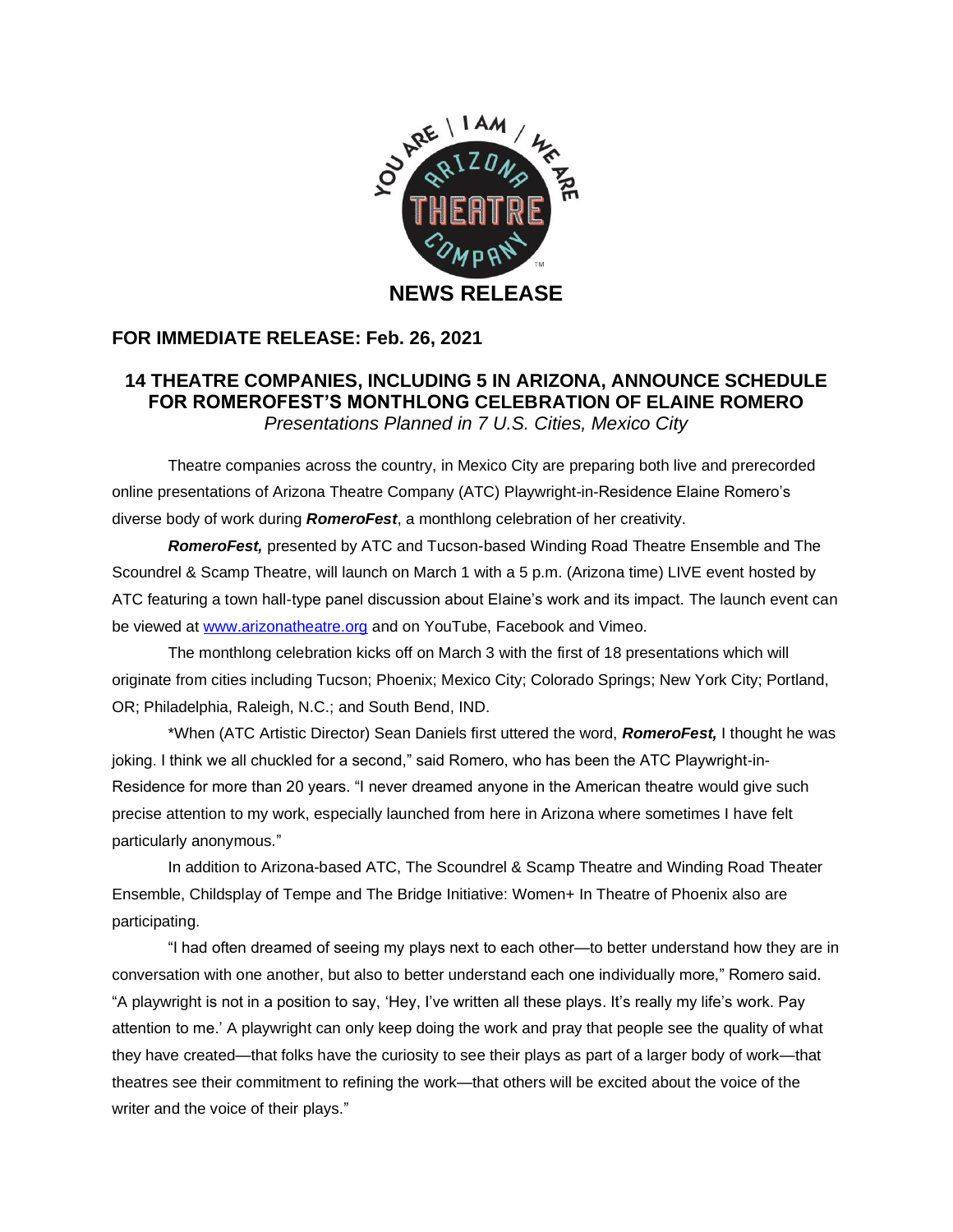The schedule of presentations (all listed times are Arizona time, unless indicated otherwise):

March 1 – Launch event, 5 p.m., live March 3 – Colorado College (Colorado Springs): *Monologues from the Vault*, 5:30 p.m., LIVE March 10 – Arizona Theatre Company, *Halsted*, 5 p.m., prerecorded, streams March 10-14 March 11 – Theater Ariel (Philadelphia), *Secret Things*, 5:30 p.m., prerecorded March 12 – ATC Teens Book Club, 3 p.m., LIVE with playwright Elaine Romero March 15 – Winding Road Theater Ensemble (Tucson), *Wetback*, 7 p.m., LIVE with post-show talkback March 16 – Teatro Travieso/Troublemaker Theatre Company with an international ensemble of artists from U.S. and Mexico, Elaine Romero Shorts (3/16-3/19), prerecorded March 17 – University of Arizona School of Theatre, Film and Television (Tucson), *Mother of Exiles*, LIVE March 19 – Justice Theater Project, (Raleigh, N.C.) *A Sentiment*, 24-hour free film streaming period, 12 a.m. EST March 20 – Scoundrel & Scamp Theatre (Tucson), *Title IX*, 2 p.m., prerecorded and live post-show talkback, streams March 20-April 11 March 20 – InterAct Theatre Company (Philadelphia), *Revolutions,* 5 p.m., LIVE stream March 21 – Childsplay (Tempe), *Alicia*, 2 p.m., prerecorded March 24 – Arizona Theatre Company, *Ponzi*, 5 p.m., prerecorded, streams March 24-28 March 25 – University of Notre Dame (South Bend, IND), *¡Curanderas! Serpents of the Clouds*, 4:30 p.m., LIVE March 26 – Seven Devils New Play Foundry (New York City/Idaho), *When Reasons Sleep,* 1 p.m. March 27 – Bridge Initiative (Phoenix) The *Dalai Lama is Not Welcome Here,* 7 p.m., prerecorded, streams March 27-28 March 29 – Artists Repertory Theatre (Portland, Ore.), *Walk into the Sea*, 6 p.m., LIVE streaming via Facebook

"Love is the entry point for every story I tell," Romero said. "I fall in love with a character, an act of justice, a turn in a story, a poetic expression or structure. I fall in love with characters who don't see their flaws—that are so obvious to us—their audience. I fall in love with human frailty, with imperfection, with the glory and limits of human language. I fall in love with physical movements, design elements, and theatrical moments that transcend words."

She added that she has "written these plays with no tunnel and no light. I've written them in faith that these were stories worth telling – that the endless drafts had a purpose – that the million plane trips to workshop them, away from loved ones, were moving these plays toward a glorious end. *RomeroFest*  has shouted the worth of these plays to me. Thank you, ATC, Scoundrel & Scamp, Winding Road Theater Ensemble, and all our partners, scholars, and audience members."

In addition to the plays being presented during the month of March, each episode of ATC's livestreaming podcast *Hang & Focus* will be dedicated to *RomeroFest* and feature guests associated with the productions.

*RomeroFest* founding members and theatres includes Daniels, ATC Associate Artistic Director Chanel Bragg, Winding Road Theater Ensemble Artistic Director Maria Caprile and Bryan Rafael Falcón, Artistic and Managing Director at The Scoundrel and Scamp Theatre.

For more information about Winding Road Theater Ensemble, visit [www.windingroadtheater.org.](http://www.windingroadtheater.org/) For more information about The Scoundrel & Scamp Theatre, visit [www.scoundrelandscamp.org.](http://www.scoundrelandscamp.org/) For more information about Arizona Theatre Company, visit [www.arizonatheatre.org.](http://www.arizonatheatre.org/)